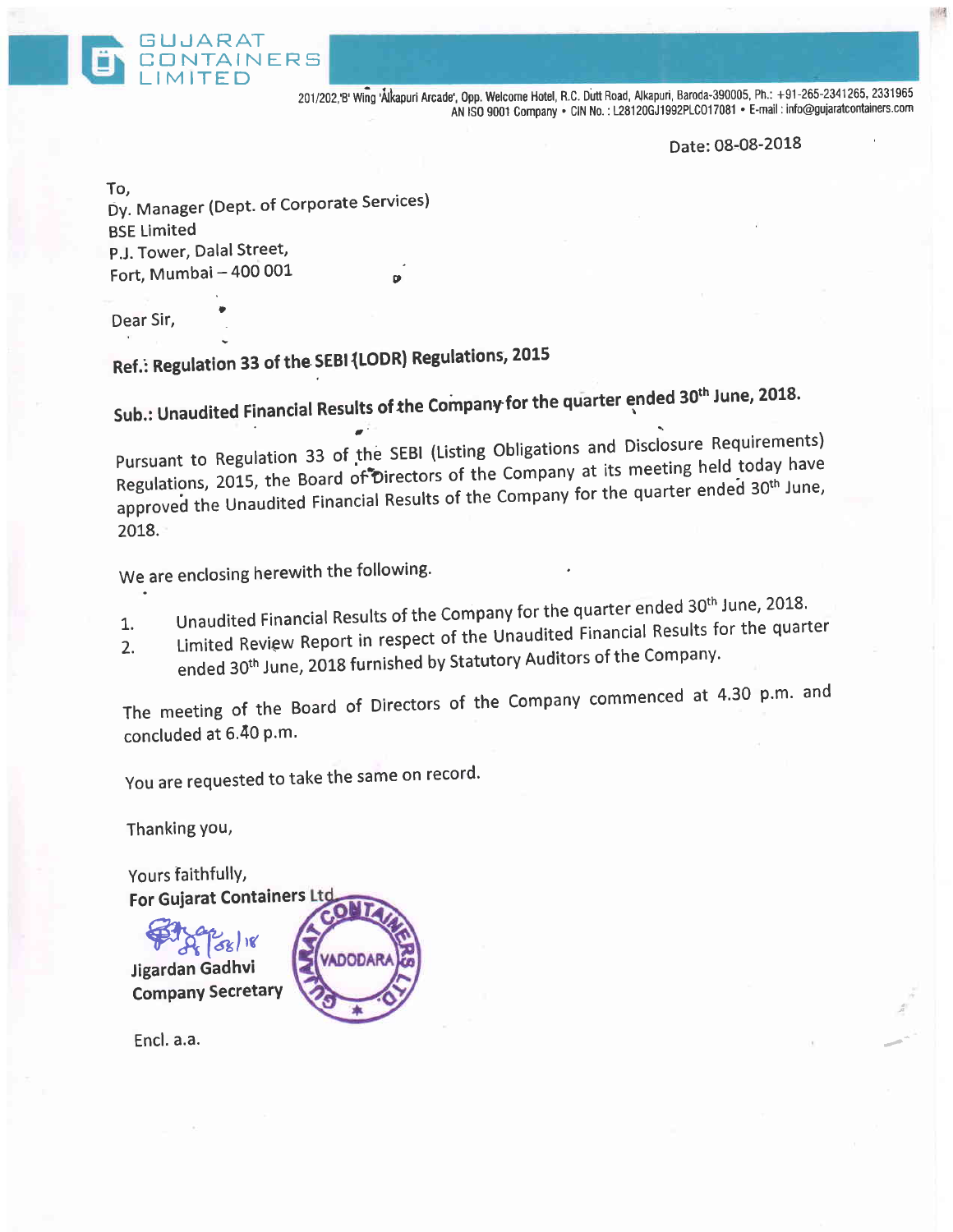|                | : Plot No. 488 / 489, At.& PO. Tundav, Tal. Savli., Dist. Vaddodra<br>Reg. Office<br>Website: www.gujaratcontainers.com Email: info@gujaratcontainers.com, Ph.No.0265-2341265,<br>0265-2331965.<br>CIN: L28120GJ1992PLC017081                                                                                                                  |                          |                                      |                                           | Fax.:                                         |  |
|----------------|------------------------------------------------------------------------------------------------------------------------------------------------------------------------------------------------------------------------------------------------------------------------------------------------------------------------------------------------|--------------------------|--------------------------------------|-------------------------------------------|-----------------------------------------------|--|
|                | Statements of Standalone Unaudited Results for the Quarter Ended 30/06/2018                                                                                                                                                                                                                                                                    |                          |                                      |                                           |                                               |  |
|                | (Rs. In thousand)                                                                                                                                                                                                                                                                                                                              |                          |                                      |                                           |                                               |  |
|                |                                                                                                                                                                                                                                                                                                                                                |                          |                                      | Standalone<br>Previous<br>Corresponding 3 |                                               |  |
| Sr.No.         | Particulars<br>D                                                                                                                                                                                                                                                                                                                               | 3 Months<br>Ended        | Preceedings 3<br><b>Months Ended</b> | Months Ended in<br>previous year          | <b>Accounting Year</b><br>ended<br>31.03.2018 |  |
|                | ×                                                                                                                                                                                                                                                                                                                                              | 30.06.2018<br>Unaudited  | 31.03.2018<br>Audited                | 30.06.2017<br>Unaudited                   | Audited                                       |  |
|                |                                                                                                                                                                                                                                                                                                                                                |                          |                                      |                                           |                                               |  |
| $1\,$          | <b>INCOMES</b>                                                                                                                                                                                                                                                                                                                                 |                          |                                      |                                           | 607,580                                       |  |
|                | a. Revenue from Operations                                                                                                                                                                                                                                                                                                                     | 179,860                  | 187,330                              | 147,241                                   | 554                                           |  |
|                | b. Other Income                                                                                                                                                                                                                                                                                                                                | 10                       | 90                                   |                                           |                                               |  |
|                |                                                                                                                                                                                                                                                                                                                                                |                          |                                      |                                           | 608,134                                       |  |
|                | Total Income (a+b)                                                                                                                                                                                                                                                                                                                             | 179,870                  | 187,420                              | 147,241                                   |                                               |  |
|                | <b>EXPENSES</b>                                                                                                                                                                                                                                                                                                                                |                          |                                      |                                           | 438,740                                       |  |
| $\mathbf{2}$   | a. Cost of materials consumed                                                                                                                                                                                                                                                                                                                  | 137,522                  | 138,734                              | 90,098                                    |                                               |  |
|                | b. Changes in inventories of finished goods, Work in Progress                                                                                                                                                                                                                                                                                  | $-474$                   | (8, 427)                             | 1,453                                     | (8,808)                                       |  |
|                | c. Exicse Duty on sales                                                                                                                                                                                                                                                                                                                        | $\sim$                   | υ                                    | 18,683                                    | 18,683                                        |  |
|                | d. Employee benefits expense                                                                                                                                                                                                                                                                                                                   | 15,041                   | 13,836                               | 12,687                                    | 39,309                                        |  |
|                |                                                                                                                                                                                                                                                                                                                                                | 5,367                    | 5,858                                | 5,585                                     | 22,323                                        |  |
|                | e. Finance costs                                                                                                                                                                                                                                                                                                                               | 1,476                    | 1,422                                | 1,435                                     | 6,040                                         |  |
|                | f. Depreciation and amortization expense                                                                                                                                                                                                                                                                                                       | 18,061                   | 33,157                               | 14,738                                    | 79,767                                        |  |
|                | g. Other expenses<br><b>Total Expenses</b>                                                                                                                                                                                                                                                                                                     | 177,941                  | 184,579                              | 144,679                                   | 596,053                                       |  |
|                |                                                                                                                                                                                                                                                                                                                                                | 1,929                    | 2,841                                | 2,562                                     | 12,082                                        |  |
| 3              | Profit before Tax (III-IV)                                                                                                                                                                                                                                                                                                                     |                          |                                      |                                           |                                               |  |
| 4              | Tax expense:                                                                                                                                                                                                                                                                                                                                   | $\sim$                   | 2,621                                | $\sim$                                    | 5,121                                         |  |
|                | (1) Current tax                                                                                                                                                                                                                                                                                                                                |                          | (758)                                |                                           | (758)                                         |  |
|                | (2) Defered tax                                                                                                                                                                                                                                                                                                                                | 1,929                    | 979                                  | 2,562                                     | 7,719                                         |  |
| 5              | Profit for the year (V-VI)                                                                                                                                                                                                                                                                                                                     |                          |                                      |                                           |                                               |  |
| 6              | Other Comprehensive Income                                                                                                                                                                                                                                                                                                                     |                          |                                      |                                           |                                               |  |
|                | a. Items that will be reclassified to profit or loss                                                                                                                                                                                                                                                                                           |                          |                                      |                                           | (1,634)                                       |  |
|                | i) Re-measurement of gain/ Loss on gratuity Plan                                                                                                                                                                                                                                                                                               |                          | (1,634)                              |                                           |                                               |  |
|                | ii) Income tax relating to items that will be reclassified to profit or loss                                                                                                                                                                                                                                                                   |                          | 450                                  |                                           | 450                                           |  |
|                |                                                                                                                                                                                                                                                                                                                                                |                          | (1, 184)                             |                                           | (1, 184)                                      |  |
| $\overline{ }$ | Total Other Comprehensive Incomes for the period (XIII+XIV)                                                                                                                                                                                                                                                                                    | $\overline{\phantom{a}}$ | (206)                                | 2,562                                     | 6,534                                         |  |
| 8              | Total Comprehensive Income for the year (VII+IX)                                                                                                                                                                                                                                                                                               | 1,929                    |                                      | 56,500                                    | 56,500                                        |  |
| 9              | Paid up Equity Sahre Capital (Face value of Rs. 10/-share)                                                                                                                                                                                                                                                                                     | 56,500                   | 56,500                               |                                           |                                               |  |
| 10             | Earning per equity share:                                                                                                                                                                                                                                                                                                                      |                          |                                      | 0.45                                      | 1.37                                          |  |
|                | $(1)$ Basic                                                                                                                                                                                                                                                                                                                                    | 0.34                     | 0.17                                 | 0.45                                      | 1.37                                          |  |
|                | (2) Diluted                                                                                                                                                                                                                                                                                                                                    | 0.34                     | 0.17                                 |                                           |                                               |  |
|                |                                                                                                                                                                                                                                                                                                                                                |                          |                                      |                                           |                                               |  |
| Notes:         |                                                                                                                                                                                                                                                                                                                                                |                          |                                      |                                           |                                               |  |
| $\mathbf{1}$   | The above results were reviewed by the Audit Committee and approved by the Board of Directors at their meeting held on 04 th day of August, 2018.                                                                                                                                                                                              |                          |                                      |                                           |                                               |  |
|                | The Statutory Auditor have carried out a Limited Review and have expressed an unqualified opinion on the Financial Result of the Company for the Unaudited Financial                                                                                                                                                                           |                          |                                      |                                           |                                               |  |
| $\overline{2}$ | Results for the first quarter ended on June 30, 2018. The Review Report of the Statutory Auditor is being filed with BSE Ltd. and also available on the Company Website.                                                                                                                                                                       |                          |                                      |                                           |                                               |  |
| 3              | The Statement is as per Regualtion 33 of SEBI ( LODR) Regulation , 2015.                                                                                                                                                                                                                                                                       |                          |                                      |                                           |                                               |  |
| $\overline{4}$ | The Financial Statement have been prepare in accourdance with Indian Accounting Standared (Ind AS), the provisions of the Companies Act, 2013 (the Act), as applicable                                                                                                                                                                         |                          |                                      |                                           |                                               |  |
|                | and guideline issued by the Security and Exchange Board of India (SEBI)                                                                                                                                                                                                                                                                        |                          |                                      |                                           |                                               |  |
| 5              | Goods and Service tax (GST) has been effective from July 1, 2017. Consequently Excise Duty, Value Added Tax (VAT), Service Tax etc. have been replaced with GST.                                                                                                                                                                               |                          |                                      |                                           |                                               |  |
|                | Until June 30, 2017, 'Sale of Product' include the amount of excise duty recovered on sales. With effect from July 1, 2017, 'Sale of Product' exculude the amount of GST<br>recovered. Accourdingly, 'Revenue from Operations' for the year ended March 31, 2018 and quarter ended June 30, 2018 are not comparable with those of the previons |                          |                                      |                                           |                                               |  |
|                | year/ period.<br>The Company has only one reportable segment i.e. packing.                                                                                                                                                                                                                                                                     |                          |                                      |                                           |                                               |  |
| 6              | Privous quarter / year figures have been regrouped and reclassified wherever necessary to make them comparable with current period.                                                                                                                                                                                                            |                          |                                      |                                           |                                               |  |
| 7              |                                                                                                                                                                                                                                                                                                                                                |                          |                                      |                                           |                                               |  |
|                |                                                                                                                                                                                                                                                                                                                                                |                          |                                      | οf                                        |                                               |  |
|                |                                                                                                                                                                                                                                                                                                                                                |                          |                                      | Gujarat Containers Limited                |                                               |  |
|                |                                                                                                                                                                                                                                                                                                                                                |                          |                                      |                                           |                                               |  |
|                |                                                                                                                                                                                                                                                                                                                                                |                          | ĕ                                    | Kiran Shah                                |                                               |  |
|                | Date: 08/08/2018                                                                                                                                                                                                                                                                                                                               |                          |                                      | <b>Managing Director</b>                  |                                               |  |
|                | Place: Vadodara                                                                                                                                                                                                                                                                                                                                |                          |                                      | DIN: 01862236                             |                                               |  |
|                |                                                                                                                                                                                                                                                                                                                                                |                          |                                      |                                           |                                               |  |